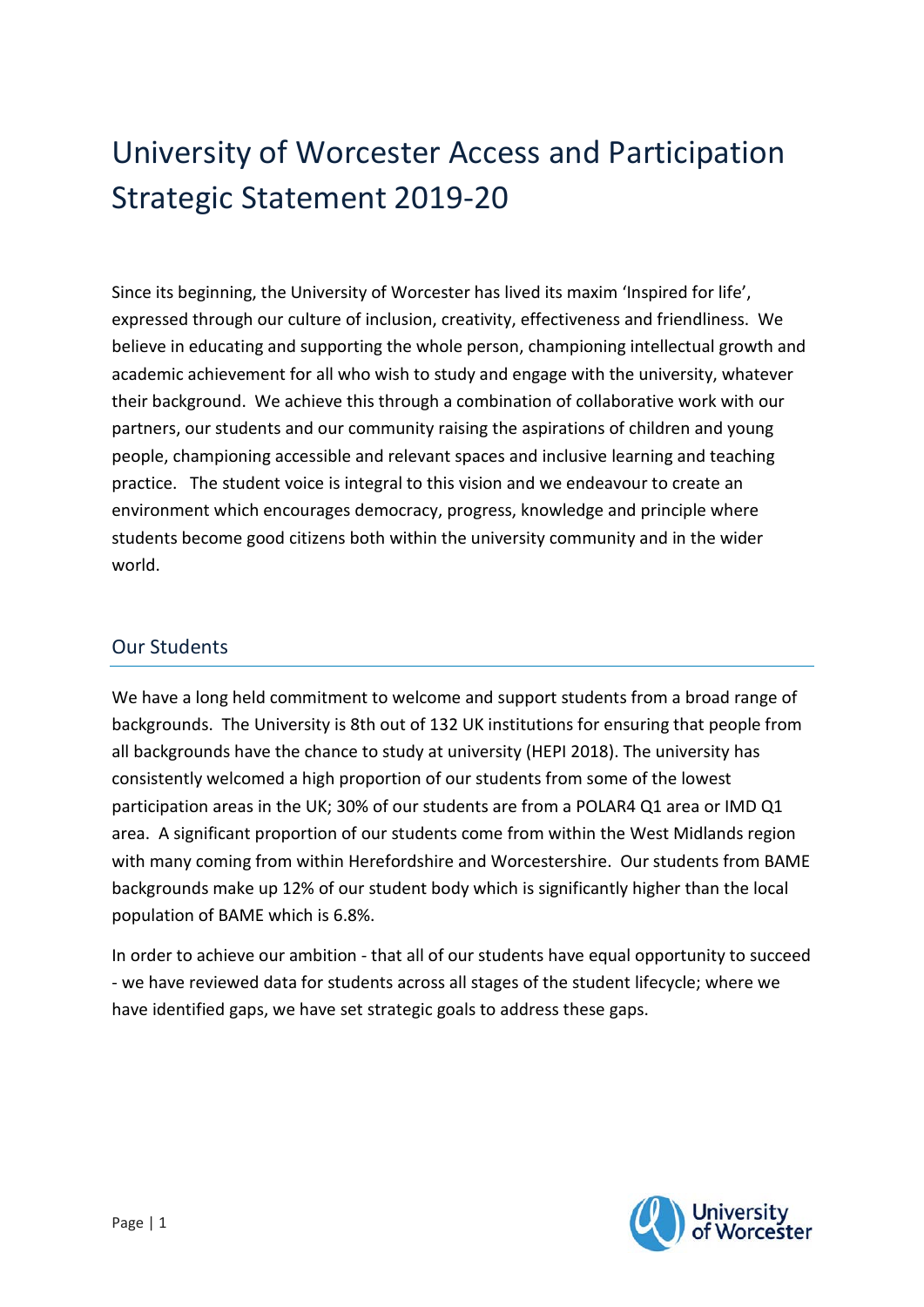## Our Goals

**Goal 1**: To continue to grow applications and registrations from students from lower socioeconomic groups; mature students; students from low participation neighbourhoods and other under-represented groups.

**Goal 2**: To improve student retention, as measured through HESA continuation rates, to at or above the benchmark for the majority of courses/subject areas and for the University overall by 2023, and to reduce the differences in withdrawal rates for disadvantaged groups.

**Goal 3**: To improve year on year student success, as measured through attainment of top honours for those groups where there remains a significant difference in outcomes, so that differences in outcomes are at least no greater than those at sector level in relation to gender, entry qualification, age and ethnicity.

**Goal 4**: To improve progression to highly skilled employment or further study to 1% above the benchmark for the majority of courses/subject areas and for the University overall by 2023, and to systematically reduce differences in outcomes for disadvantaged groups.

**Goal 5**: To further strengthen our whole institution approach to access and participation through the development of institutional practices in relation to delivery monitoring, evaluation, reflection and planning.

## Our Strategy

Our established ambition and strategy in relation to access remains appropriate. Our strategy is to clearly understand the most effective practices across all aspects of the University's engagement with students, and use this knowledge to deliver an evidenced based approach to practice. We will continue to work towards the targets that we have set in previous Access Agreements in relation to outreach, collaboration and schools improvement work. Our whole institution approach is clearly delivering success for students and whilst we are pleased with our progress in this area we remain committed to continuous improvement. We will continue to invest in the successful graduate ambassador programme, our pre and post 16 outreach programmes, our collaborative work through the Aimhigher collaborative partnership and in our institution-wide work to develop links and partnerships with schools, colleges and other organisations.

In relation to student success and progression, our aim is to embed a culture whereby student retention and success is regarded as everyone's responsibility, and in which there are clear expectations about engagement with learning activities. Our whole institution